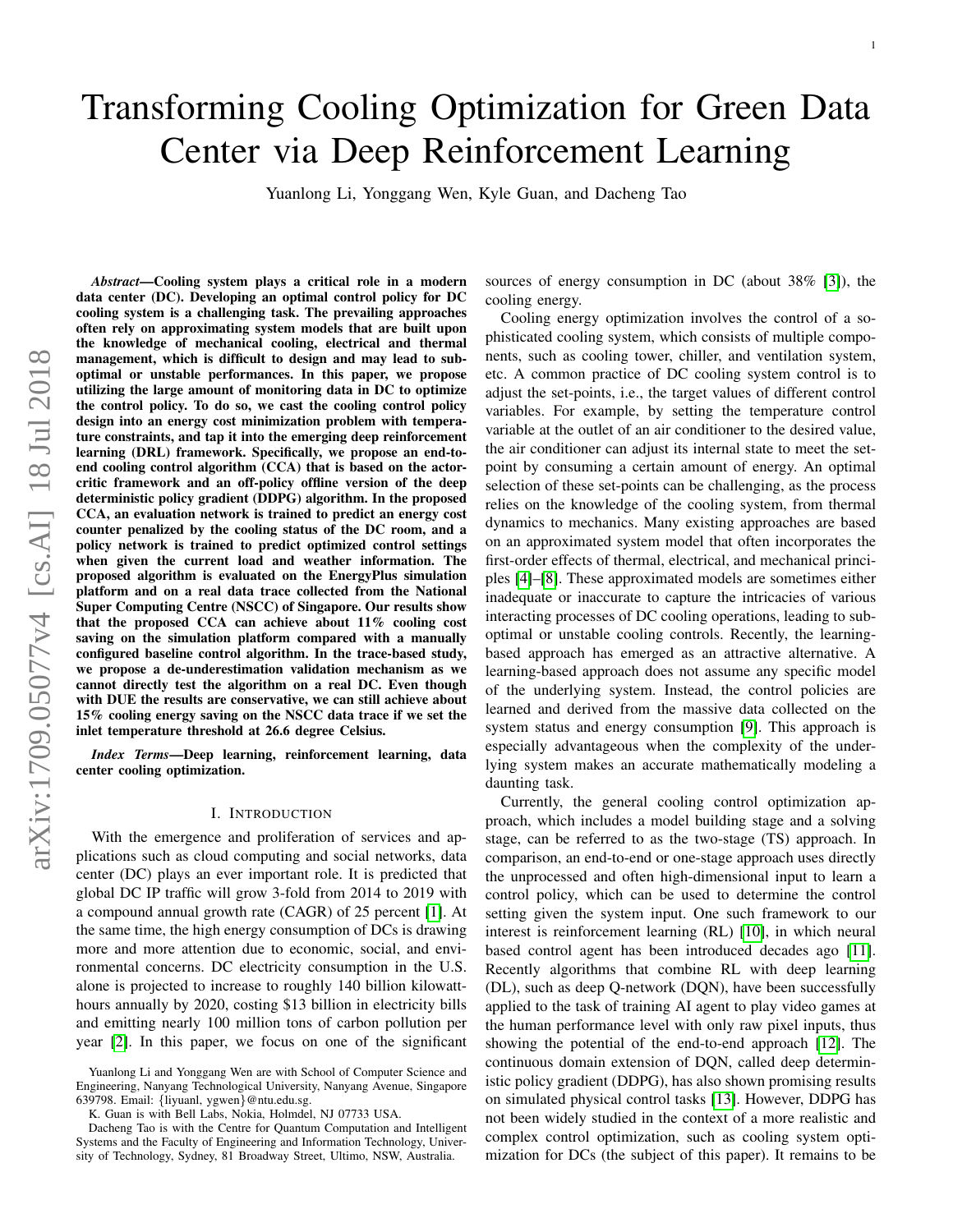demonstrated if an end-to-end approach can achieve similar or better control performance compared with the TS approaches. Besides, DDPG is a simulation-based algorithm. Like many RL algorithms, it uses an excessive amount of computation and possibly very long training time. Thus it is still interesting to see how the challenges are met. Note that Google claims that they use AI method [\[14\]](#page-9-10) to reduce the PUE of their DC yet no detailed methodology or performance evaluation results are disclosed. In our previous work, we reviewed the DC energy cost models [\[15\]](#page-9-11) and the existed cooling optimization approaches [\[16\]](#page-9-12), and conducted several DC power analysis and control studies [\[17\]](#page-9-13) [\[18\]](#page-9-14) [\[19\]](#page-9-15); based on which we believe that a data-driven learning-based optimization method is needed for DC energy optimization, which can be used to achieve optimization effects with minimum human innervations and reduce the DC management difficulty.

In this paper, we propose an end-to-end approach for DC cooling control optimization and evaluate the algorithm from various aspects. We develop a cooling control algorithm adapted from the DDPG and the actor-critic architecture [\[13\]](#page-9-9) [\[20\]](#page-9-16). Our proposed algorithm is off-policy and offline, as it can be trained with a pre-collected trace to learn and improve the control policy. Besides the standard version of the algorithm which makes control decisions based on the current state, we also test the recurrent version of the algorithm which can perform better when the data are noisy. We also evaluate different algorithm implementation details such as neural network architecture and hyper-parameters to examine the approach thoroughly.

To test the proposed algorithm, we use the EnergyPlus [\[21\]](#page-9-17) platform to build a test case; besides the simulation case, we also collect a real data trace from the National Super Computing Centre (NSCC) of Singapore and test our algorithm on it. For the simulation test case, we control five different set-points to achieve minimum PUE and to maintain the temperature of the DC zone within a pre-defined range. The results of the proposed algorithms are compared with those generated by a standard two-stage control algorithm and the default set-point based control algorithm (embedded in the simulation software). The results indicate that the proposed algorithm not only successfully maintains the temperature of the DC zone within a pre-defined range under varying workload and weather conditions, but also achieves lower PUE and save about 11% cooling cost compared with the baseline algorithm. For the real data from NSCC test case, we focus on optimizing the airflow rate setting of the three precision cooling units (PCUs) which are used to cool 26 racks. Our results show that the proposed algorithm can approximate the actual temperature with high accuracy (lower than 0.1 degrees) and can output control settings according to the cooling requirements with around 15% energy saving. The main contributions of the paper are summarized as follows.

First, we propose an end-to-end and DRL-based framework that can be utilized for DC cooling control optimization. We propose an algorithm that trains the neural network with a precollected data trace, such that we can overcome the problem of high simulation time cost in simulation-based algorithms like DDPG. This approach is well suited for a practical DC equipped with a monitoring/sensing system that collects data in real time.

Second, we build a test-bed with EnergyPlus and verify the approach based on the sophisticated simulation software. Our simulation results indicate that the proposed control algorithm can accomplish the cooling control tasks with about 11% cooling cost saving compared with the baseline approach.

Third, we propose a de-underestimate (DUE) solution for trace-based study in practice. The DUE method can be used to eliminate underestimation of the predicted temperature and thus drives to a more conservative and low-risk energy saving calculation when a real test or decent simulation is not available. Such a method is useful as risk management is essential for DC operation.

In summary, we demonstrate the feasibility and effectiveness of applying an end-to-end neural control algorithm to the DC cooling optimization. The evaluation of the performance of the proposed algorithm serves as the first step to build an intelligent DC management system that requires minimal manual intervention. Though this work is simulation and trace based, it does shed new light on the application of deep reinforcement learning (DRL) to practical DC control optimization, and application of DRL to other traditional industry areas.

# II. RELATED WORKS

# *A. Recent Progress on DC Cooling Optimization*

Cooling system control optimization problem has been examined from different aspects. A lot of these literatures [\[4\]](#page-9-3) [\[5\]](#page-9-18) [\[6\]](#page-9-19) [\[7\]](#page-9-20) [\[8\]](#page-9-4) [\[9\]](#page-9-5) [\[22\]](#page-9-21) focus on using a two-stage optimization procedure to optimize the cooling efficiency. For example, in the first stage, a thermal dynamics model is built to evaluate the efficiency, such as in [\[4\]](#page-9-3) [\[5\]](#page-9-18) [\[6\]](#page-9-19) [\[7\]](#page-9-20) [\[8\]](#page-9-4) [\[22\]](#page-9-21). Recently in [\[23\]](#page-9-22), the authors proposed utilizing computational fluid dynamics (CFD) model to analyze the airflow efficiency. These models can be very complex, such as in [\[4\]](#page-9-3) the authors proposed a mathematical model for a specific cooling system which including 43 equations. With such complexity, this kind of model is hard to extrapolate to another DC with a separate configuration. Research has been trying to build data driven approach, such as the neural network model in [\[9\]](#page-9-5). In the second stage, the control variables are optimized via either an analytic optimization algorithm such as in [\[4\]](#page-9-3) or a random global optimizer such as in [\[9\]](#page-9-5). Different to the existing TS approach, we propose to train a policy network in an offline manner such that we can avoid the optimization procedure during the decision making process.

Another area of research on cooling control optimization is to optimize the ice-storage system [\[24\]](#page-10-0) [\[25\]](#page-10-1), so that it can be used for cooling when the electricity price is high. In addition to directly optimizing the cooling system surveyed above, there exists an extensive body of works that focus on the IT side of the DC to save cooling energy. For example, in [\[26\]](#page-10-2) [\[27\]](#page-10-3) [\[28\]](#page-10-4), the workload dispatch problem was studied to optimize the thermal map in DC to improve cooling efficiency. In [\[29\]](#page-10-5), the authors proposed a novel network flow management method to use fewer switches to save power. Our approach can be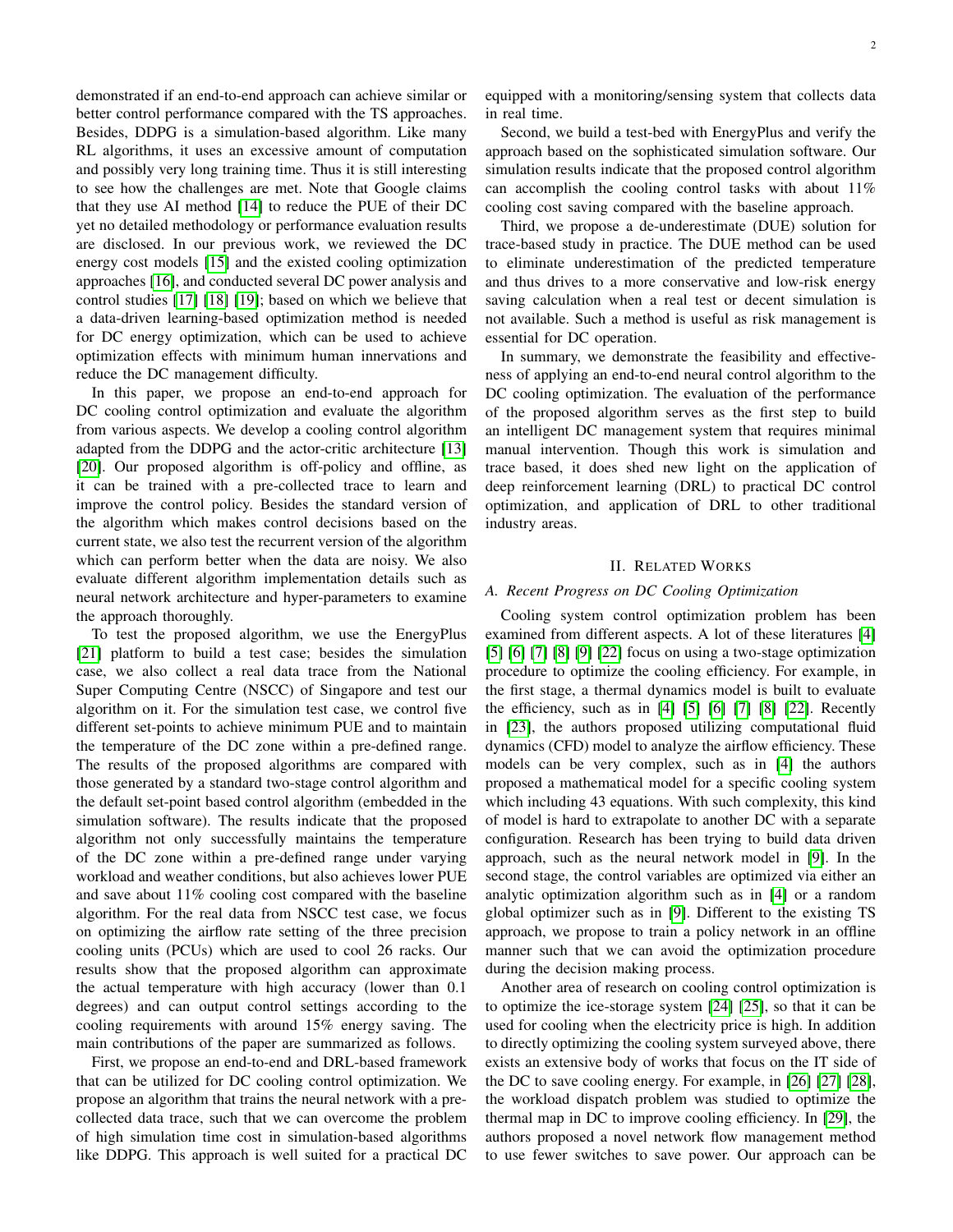combined with IT side optimization to reduce the energy cost of DC further.

We note that most of the existing studies are based on ideal models in a simplified situation. In this paper, we propose a new DRL based solution and verify the approach on both complicated simulation system and a real data trace.

#### *B. Recent Progress on DRL*

Reinforcement Learning [\[11\]](#page-9-7) [\[30\]](#page-10-6) deals with agents that learn to take better actions directly from experience of interacting with the environment. Recently the development and application of RL technologies have flourished. For example, in [\[31\]](#page-10-7), Liu et al. proposed an adaptive dynamic programming method to do policy iteration for nonlinear systems; in [\[32\]](#page-10-8), Luo et al. proposed a neural actor-critic RL solution to the  $H_{\infty}$  control problem; in [\[33\]](#page-10-9), Liu et al. proposed a single critic network based RL solution to the constrained-input stabilizing controller; in [\[34\]](#page-10-10), Modares et al. applied RL to the human-robot interaction system which can minimize the human effort and optimize the control results; in [\[35\]](#page-10-11), Pan et al. proposed a neural control algorithm that mimics the human motor learning; in [\[36\]](#page-10-12). Song et al. propose an off-policy RL method to solve nonlinear nonzero-sum games; in [\[37\]](#page-10-13), Deng et al. build a financial trading agent based on deep neural networks.

In the flourish of RL studies and applications, deep reinforcement learning (DRL) [\[12\]](#page-9-8) has shown its strength in various fields. The deep Q-network (DQN) proposed in [\[12\]](#page-9-8) applies a neural network approximation to the Q table in Qlearning [\[38\]](#page-10-14). Subsequent studies on DQN have been focusing on improving the training stability of the framework such as in [\[39\]](#page-10-15) and extending the framework to solve problems with continuous control variables [\[13\]](#page-9-9). Various applications of these deep reinforcement learning have been proposed such as video processing [\[40\]](#page-10-16) and text-based game [\[41\]](#page-10-17). Yet DRL has not been verified in the practical control system like the cooling system in a DC, where high simulation cost can be trouble, and the robustness requirement is high. In this paper, we propose to adopt the DDPG algorithm for the cooling system control optimization problem and examine various implementation details related to the robustness of the algorithm.

# III. THE COOLING OPTIMIZATION PROBLEM FORMULATION

To study the cooling control optimization problem, in this section we utilize a simulation model to present a cooling control optimization problem formulation. The simulation model is based on the widely adopted building energy simulation platform EnergyPlus [\[21\]](#page-9-17). Although the model is largely simplified, it does capture the major cooling dynamics and is thus adequate for studying the cooling control optimization.

### <span id="page-2-2"></span>*A. Simulation System Model*

The model is based on a simulation example provided by EnergyPlus. As illustrated in Fig. [1,](#page-2-0) the model consists of two server zones  $(z_1 \text{ and } z_2)$  and their associated cooling <span id="page-2-0"></span>3



Fig. 1. System architecture: a DC consists of two server zones,  $z_1$  and  $z_2$ , and their associated and independently operated cooling facilities. For  $z_1$  direct expansion (DX) cooling system is used and for  $z_2$  chiller plant cooling system is used.

<span id="page-2-1"></span>

Fig. 2. The main components of DX and chiller cooling system. The temperatures at five outlet ports (marked as open circles) are served as the temperature set-points:  $T_{dec}$ ,  $T_{iec}$ ,  $T_{cw}$ ,  $T_{dx}$ , and  $T_{ch}$ .

systems. The two zones are different in size, location, and their corresponding cooling systems. In the following, we describe the cooling system with a focus on identifying the state space (parameters that characterize the system), the action space (control variables), and the reward counters (optimization objectives), while omitting the details of the facility structures and operation processes that are unrelated to problem setup (yet might be critical parts of the overall system).

*1) Data Center Model – State Space and Reward:* The DC has two server zones placed side by side,  $z_1$  and  $z_2$ , with each zone being a standalone server room. The two zones are different in size (15.24\*15.24 $m^2$  and 15.24\*17.00 $m^2$  for  $z_1$ and  $z_2$ , respectively) but similar in other construction aspects. The heat in each zone is generated by IT equipment (ITE) and other sources (such as illuminations), with ITE as the dominant heat source. The load of the ITE is defined as  $\alpha \cdot L$ , where L is the designed load density (per square meter) and  $\alpha$  is a load factor that varies at different time slots. In our simulation, we use a public trace collected from Wikimedia [\[42\]](#page-10-18) to set  $\alpha$  to be the same for  $z_1$  and  $z_2$  while using different load density 4kw and 2kw for  $z_1$  and  $z_2$  respectively. The heat generated by the illumination is assumed to be a constant (per square meter) as the lights inside the DC are on all the time. Also, there is heat generated by the human workers in the DC. This part varies according to the work schedule. A notable simplification of the simulation is that each data zone is modeled as a single point-heat source. This is less accurate compared to the CFD based thermal analysis. We leave a finer-grained model for future work. We note that even with a finer-grained model, the proposed framework and algorithm will remain the same, albeit with much larger state space and action space.

In the context of the RL framework, we use a tuple of workload level and the ambient temperature to represent the state, since both of them affect the cooling load. We use the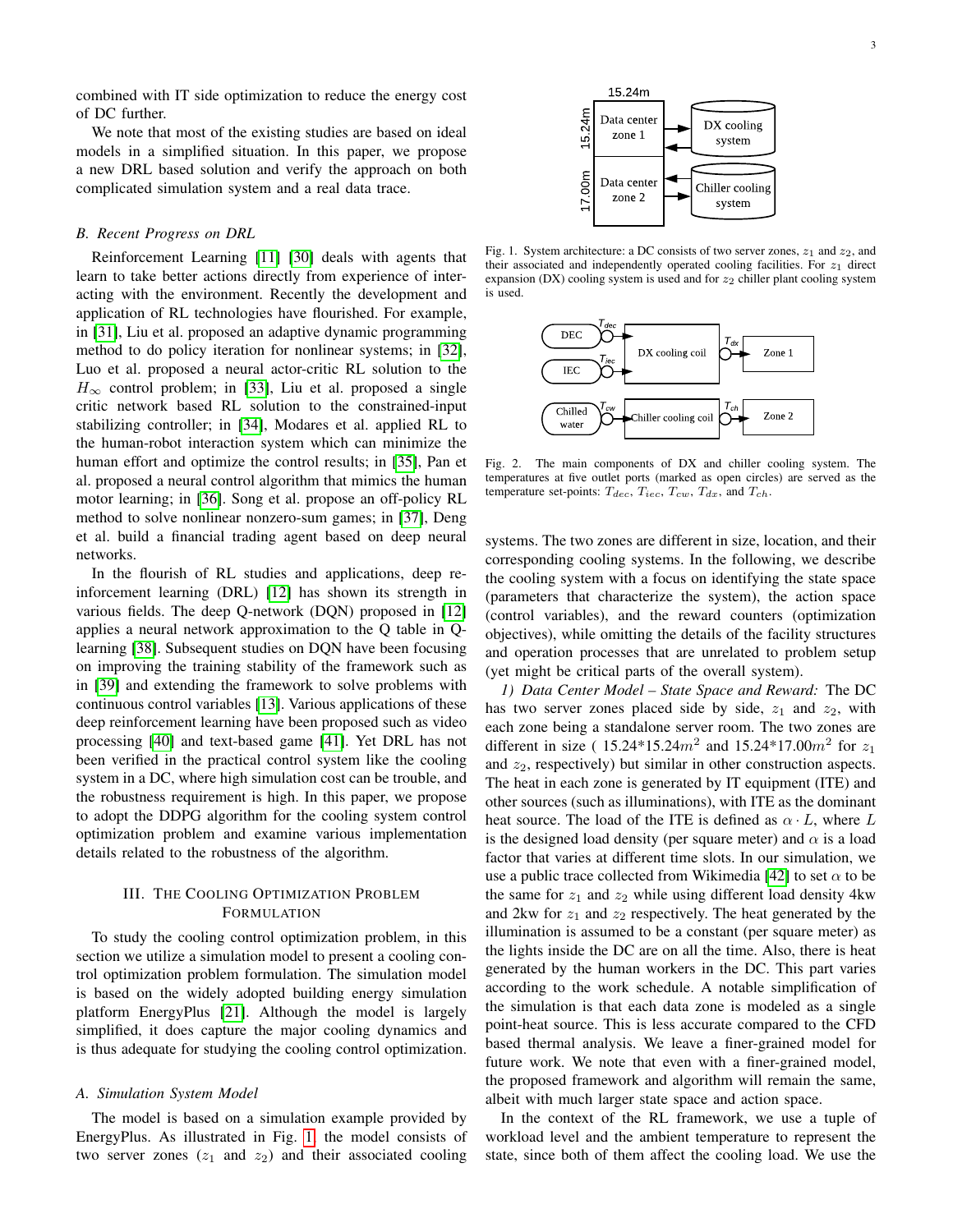tuple of PUE and the IT equipment outlet temperature of each zone to compute the reward. In the context of the DC cooling, PUE needs to be minimized and the outlet temperature needs to be kept within a specific range.

*2) Cooling System Model: Action Space:* In the target simulation model,  $z_1$  and  $z_2$  are equipped with different cooling systems: direct expansion (DX) cooling system for  $z_1$ and chilled water (chiller) cooling system for  $z_2$ . Both cooling systems are supplied with cool water from a cooling tower, but they use the cool water in different ways. In the DX system, the cool water passes through coils and cool down the airflow passing over the coils. In the chiller system, the cool water is used first to refrigerate another water stream (chilled water), which in turn cools down the airflow supplied to the DC.

The main components of these two cooling systems are shown in Fig. [2.](#page-2-1) In the DX cooling system, the intake ambient air flow is first cooled by two types of evaporative coolers: directive (DEC) and indirect (IEC), and then passes over the DX cooling coils and is further fed to the DC.

The underlying control algorithm in EnergyPlus (referred as the DefaultE+ control algorithm) uses the following five setpoints to control the cooling system: DEC outlet temperature (airflow)  $T_{dec}$ , IEC outlet temperature (airflow)  $T_{iec}$ , chilled water loop outlet temperature (water flow)  $T_{cw}$ , DX cooling coil outlet temperature (airflow)  $T_{dx}$ , and chiller cooling air loop outlet temperature (airflow)  $T_{ch}$ .

The DefaultE+ algorithm relies on a fixed zone temperature set-point setting, and then compute the settings of the five set-points based on the knowledge of the underlying system dynamics with the load and weather information. In our proposed learning algorithm, the same five set-points are used as control variables, but, on the contrary, they are learned from the pre-collected data trace. Neither physical meaning of these variables nor the relationship information among them will be used in training.

#### *B. Problem Statement*

We formulate the cooling control optimization problem as follows. We are given a time-varying tuple of the ambient air temperature  $T_{amb}$  and the load factor  $H_{ite}$ . The problem is to determine the values of five control set-points to minimize the objective function as stated in Eq. [\(1\)](#page-4-0).

The objective function aims to strike a balance between minimizing the PUE and preventing overheating in the server zone. In particular, the objective function consists of two parts: the first part is PUE (denoted as  $\epsilon_{\text{pue}}$ ), which is to be minimized; the second part accounts for the penalty of the overheating (for both  $z_1$  and  $z_2$ ). The penalty function has the form of  $\lambda \cdot ln(1 + \exp(T_{z_i} - \phi))$ , for  $i \in [1, 2]$ , with  $\lambda$ ,  $T_{z_i}$ , and  $\phi$  denoting the penalty pricing factor, average IT equipment outlet temperature of zone  $i$ , and overheating threshold, respectively. The penalty term takes the standard form of the soft plus activation function which has been implemented in most deep learning frameworks thus easy to be implemented. During the training, we minimize this cost function (reverse of the reward), since commonly the training optimization algorithms are designed for minimization.

# IV. THE PROPOSED APPROACH: NEURAL END-TO-END COOLING CONTROL ALGORITHM

In this section, we present the end-to-end cooling control algorithm (CCA), adapted from the DDPG, which combines the critical RL techniques and methods such as deep Qnetwork (DQN), deterministic policy gradient (DPG), and actor-critic algorithm. In the following, we first provide an overview of the related RL concepts and techniques. We then describe a complete algorithm flow and the design of the neural networks.

#### *A. Overview of Q-learning and Policy Gradient*

For our application, the goal is to enable an AI agent to learn an optimal cooling control policy from a data set that records a sequence of states, actions taken, and rewards at discrete time steps. Within the RL framework, this goal is achieved by using either value-based or policy-based approaches. Central to the value-based approaches is the Q-learning technique. Though for discrete state and action space (especially when space is small), Q-function can be represented as a table computed by Bellman equation iterative updating, in practice it is often estimated by a function approximator such as a neural network, like the Deep Q-network (DQN) [\[12\]](#page-9-8). With policy-based approaches, policy-gradient (PG) is an important algorithm that optimizes a policy end-to-end by computing noisy estimates of the gradient of the expected reward and then updating the policy in the gradient direction. When the state or action space is represented by continuous variables, a naive adaptation of DQN or PG via discretization of state or action space often results in intractability or very slow learning convergence (even divergence). We use the DDPG algorithm, which is essentially a hybrid method combining the policy gradient method and the value function [\[13\]](#page-9-9).

# *B. Online Learning vs. Batch Learning and Off-Policy vs. On-Policy*

We note that RL algorithms can be directly used as online learning algorithms. This means that the control algorithm can learn in an online manner, e.g., starting from an initial state and adjusting itself with the input it received from the ongoing process, either the real operation or the simulation. However, this will be problematic for the DC cooling task, which cannot risk erroneous settings. In this work, we focus on the control algorithms that are pre-trained by the offline data first, which is referred to as "batch learning". Batch algorithms can be further divided into two categories based on how the training data are generated: off-policy and on-policy. Off-policy algorithms generally employ a separate behavior policy, which is independent of the policy being estimated, to generate the training trace; while on-policy directly uses control policy being estimated (in the real control practice or more likely in a simulator) to generate training data traces. For the case of DC simulation, the cost of simulation time is high. Thus off-policy algorithms are easier to apply and more suitable for our situation.

In summary, we propose an off-policy control algorithm adapted from canonical DDPG. The algorithm employs only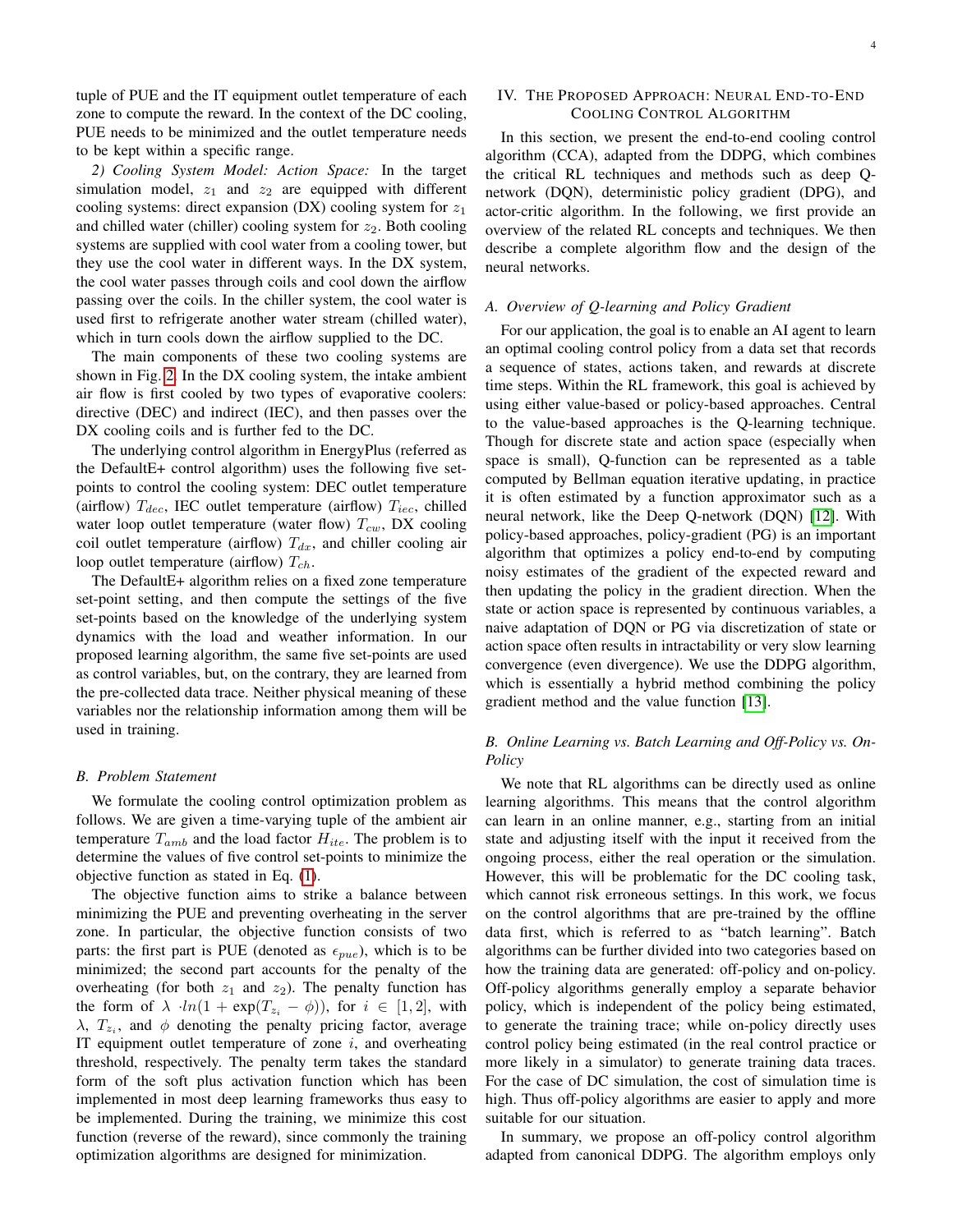<span id="page-4-0"></span>
$$
\min_{T_{cw}, T_{dx}, T_{dec}, T_{iec}, T_{ch}} \epsilon_{pue} + \lambda \cdot \ln(1 + \exp(T_{z_1} - \phi)) + \lambda \cdot \ln(1 + \exp(T_{z_2} - \phi)),
$$
\n
$$
\text{s.t.} \qquad L_{T_{cw}} \leq T_{cw} \leq U_{T_{cw}},
$$
\n
$$
L_{T_{dc}} \leq T_{dx} \leq U_{T_{dx}},
$$
\n
$$
L_{T_{dec}} \leq T_{dec} \leq U_{T_{dec}},
$$
\n
$$
L_{T_{ic}} \leq T_{iec} \leq U_{T_{ice}},
$$
\n
$$
L_{T_{ch}} \leq T_{ch} \leq U_{T_{ch}}.
$$
\n(1)

a single offline trace for batch learning. In the following, we introduce the details of the proposed algorithm.

## *C. Cooling Control Algorithm with Offline Trace (CCA)*

The flowchart of the proposed Cooling Control Algorithm (CCA) with an offline trace is shown in Algorithm [1.](#page-5-0) For the training task, a data trace is collected (line 1), which contains entries: state  $(T_{amb}(t), H_{ite}(t))$ , action  $(T_{dec}(t),$  $T_{iec}(t)$ ,  $T_{cw}(t)$ ,  $T_{dx}(t)$  and  $T_{ch}(t)$ ), and reward data  $y(t)$ computed by the objective function [\(1\)](#page-4-0) based on the observed PUE and temperature data. Different to canonical RL approach in which the future reward data are also included in the evaluation of the action (discounted return), here the future reward information is not used, as the workload and weather trends determine the system transition. Note that as there will be an affecting time for an action to take effect, we shrink the state observation back for one time slot, such that the action we computed based on the current state is going to take effect in the next time slot. All these data are prepared as time series of N time steps, which are further divided into training data and validation data.

Before the training starts, we first initialize two neural networks (line 2). The critic network  $Q(X_Q|\theta^Q)$  (parameterized by  $\theta^Q$ ) approximates the Q-value of a state-action pair: it takes the current state and the next action to take (combined into a vector  $X_Q$ ) as the input, and outputs a scalar value which represents the cost of an action  $a$  taken at a state  $s$ . In this paper, we also consider recurrent decision making, which means that a short recent history of states and actions are incorporated in the input of the Q network, i.e., concatenating  $s_{t-\tau+1}, a_{t-\tau+1}, s_{t-\tau+2}, a_{t-\tau+2},..., s_t, a_t$  into a vector as the input  $X_Q$  to the  $Q$  network. Recurrent decision making can be helpful when the data are noisy, as will be shown in Section [VI.](#page-7-0) We also propose a special design of the Q network that can ease the training, in which the second last layer of  $Q$  is designed to output the predicted PUE and temperature data, with which the cost is computed according to [\(1\)](#page-4-0) in the last layer. With such design, we can easily check the predicted PUE and temperature information from the Q network, which can be helpful to show the quality of the  $Q$  network directly. The actor network  $\mu(X_\mu|\theta^\mu)$  (parameterized by  $\theta^\mu$ ) is policy network: it takes the recent state-action history and current state  $(X_u)$  and outputs the new action  $a_t$  to take.

The training procedure is illustrated in lines 3-21. Here we use standard neural network training procedure with multitraining-epochs. Within each epoch (line 5-9), each batch (in



<span id="page-4-1"></span>Fig. 3. Architecture of the Q and  $\mu$  network. The design follows the standard actor-critic architecture. One thing notable is that the second last layer of Q outputs  $y_r$ , which can be used to compute the loss y according to [\(1\)](#page-4-0).

random order) of training data is used to update the weights of the neural networks using gradient descent. The critic network is updated by minimizing the mean square error between the output of the second last layer of Q and the raw reward data  $y_r$ ; while the policy network is updated by minimizing the output of Q when taking action at current state according to the output of  $\mu$ . To avoid over-fitting, we also compute the validation error to keep track of the best weight parameter settings for the two neural networks respectively, as shown in lines 11-20. One important note is that for the  $\mu$  network, the validation error can be small in the beginning due to that at that time the  $Q$  network is not well learned. For safety, we use a periodical re-initialization of the  $E_{val}^{\mu}$  to solve this problem.

#### <span id="page-4-2"></span>*D. Neural Network Design*

The setup of the proposed Q and  $\mu$  network is shown in Fig. [3.](#page-4-1) For the  $Q$  network, it has three hidden layers (two layers with tanh activation and one with linear output) and outputs the negative reward  $y$ . To reduce the learning difficulty, the second last layer of Q outputs the predicted energy and temperature data, concatenated as  $y_r$ , which is then used to compute y according to  $(1)$ . In training,  $Q$  is trained by minimizing the error between the predicted  $y_r$  and the real data. For the  $\mu$  network, it has two hidden layers (one with linear activation and one with tanh activation function) and outputs the next control action  $a$ .  $\mu$  network is optimized to reduce the loss function computed by the Q network. We found that a variety of different neural network architectures can achieve similar results with necessary hyper-parameter tuning. In Section [V-D](#page-6-0) we show the experimental results on comparing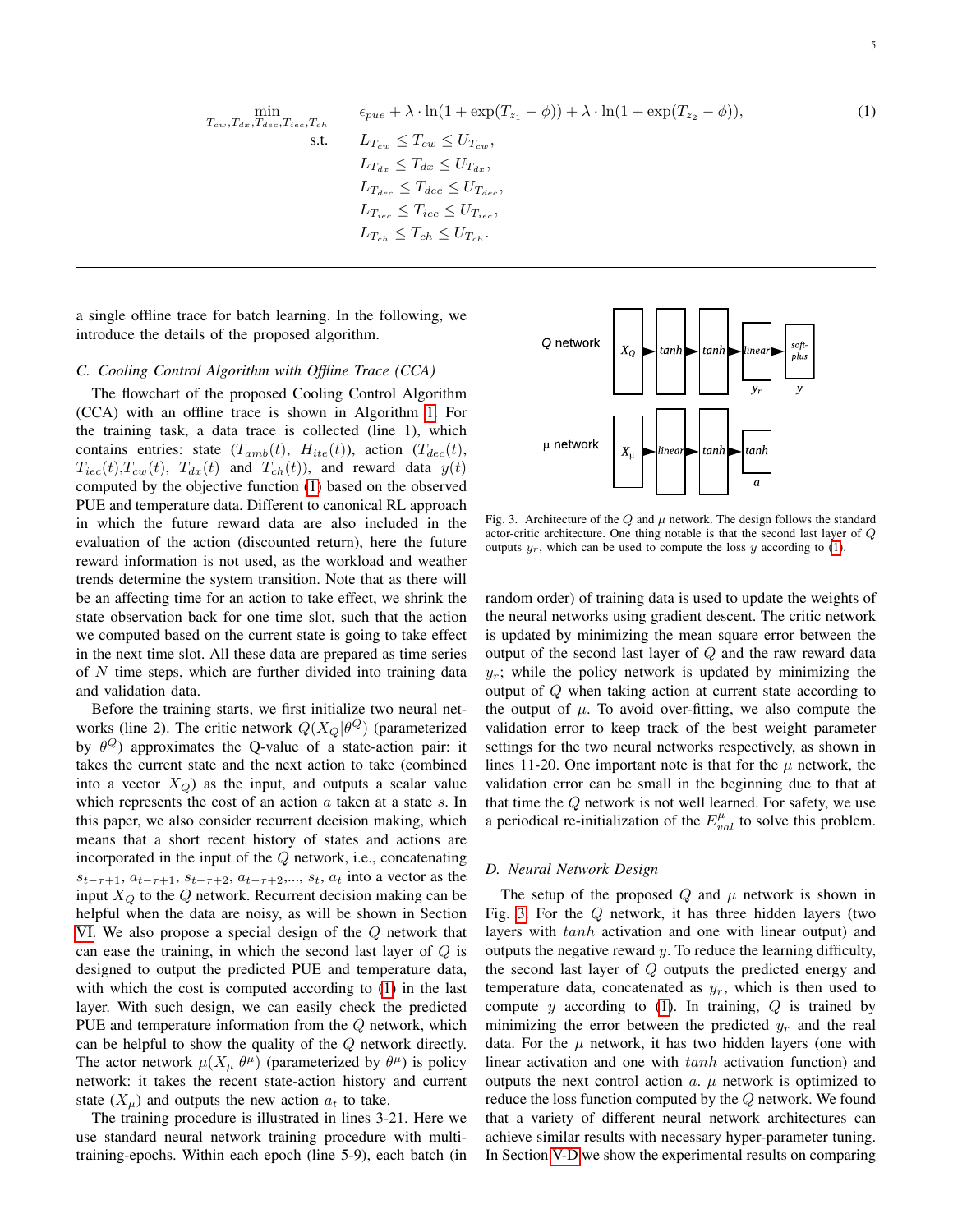Algorithm 1 CCA: Cooling Control Algorithm with Offline Trace

- <span id="page-5-0"></span>1: *Data preparation*: Collect an offline trace with historical data series of the state, action and reward data. Organize the data into the form of  $X_Q$ ,  $X_\mu$ , and  $y_r$ , where  $X_Q$ is the input of the Q-neural network  $Q$ ,  $X_\mu$  is the input of the policy network  $\mu$ , and  $y_r$  is the energy(PUE) and temperature readings that can be used to compute the loss data  $y$  according to  $(1)$ . Divide the data into training data (used for training the neural network) and validation data (used for validating the neural network to find the best parameter settings). Denote  $I_V$  as the index of sample data in the validation set.
- 2: *Initialization*: Create neural networks  $Q(X_Q | \theta^Q)$  and  $\mu(X_\mu|\theta^\mu)$ , and randomly set the values of the weight parameters  $\theta^Q$  and  $\theta^{\mu}$ . Set initial validation error  $E_{val}^Q =$ 1e100,  $E_{val}^{\mu} = 1e100$  and  $Q_{best} = Null$ ,  $\mu_{best} = Null$ . 3: for  $Epoch = 1, ..., MaxEpoch$  do
- 4: Randomly divide the training data into batches of size M and denote the index set of the data in the  $i<sup>th</sup>$  batch as  $I_i$ .

5: **for** 
$$
i = 1, ..., N/M
$$
 **do**

- 6: Update  $\theta^Q$  by minimizing:
- 7:  $\sum_{j \in I_i} (y_r(j) Q_{-2}(X_Q(j)|\theta^Q)^2/M$ , where  $Q_{-2}$ means the outputs of the second last layer of Q.
- 8: Update  $\theta^{\mu}$  by minimizing:

9: 
$$
\sum_{j\in I_i} Q([X_{\mu}(j), \mu(X_{\mu}(j)|\theta^{\mu})]|\theta^Q)/M.
$$
  
\n10: **end for**  
\n11: 
$$
E_{val}^{'Q} \leftarrow \sum_{j\in I_V} (y(j) - Q(X_Q(j)|\theta^Q)^2.
$$
  
\n12: **if** 
$$
E_{val}^{'Q} \leftarrow E_{val}^{'Q}
$$
  
\n13: 
$$
E_{val}^Q \leftarrow E_{val}^{'Q}
$$
  
\n14: 
$$
Q_{best} = \theta^Q
$$
  
\n15: **end if**  
\n16: 
$$
E_{val}^{'\mu} \leftarrow \sum_{j\in I_V} Q([X_{\mu}(j), \mu(X_{\mu}(j)|\theta^{\mu})]|\theta^Q).
$$
  
\n17: **if** 
$$
E_{val}^{'\mu} \leftarrow E_{val}^{\mu}
$$
  
\n18: 
$$
E_{val}^{\mu} \leftarrow E_{val}^{\mu}
$$
  
\n19: 
$$
\mu_{best} = \theta^{\mu}
$$
  
\n20: **end if**  
\n21: **end for**  
\n22: *Return*: The optimal Q and  $\mu$  neural network with

weight parameter settings  $Q_{best}$  and  $\mu_{best}$  respectively.

different network architectures. Note that to fit for the tanh activation used in the neural networks, we normalize all data entries into the range (-1, 1) and de-normalize the output of the neural networks when they are needed to compute the real energy and temperature values.

# V. SIMULATION BASED NUMERICAL EVALUATION AND ANALYSIS

In this section, we present numerical evaluation results of the proposed CCA based on simulation. Simulation on the EnergyPlus platform is carried out to collect the training data and evaluate the proposed algorithms. Two baseline algorithms are compared with our proposed solution: one is the default control algorithm DefaultE+ from EnergyPlus, which computes the set-points according a target zone temperature with the underlying model; another is a general TS control optimization algorithm adapted from [\[9\]](#page-9-5) which is trained with the same data for the proposed approach.

#### *A. Simulation Configurations*

We use EnergyPlus to collect the training data and assess different control algorithms for the following reasons. First, it is impossible to directly test control algorithms on a real DC due to the potential risk and the long running time. Second, EnergyPlus, whose development is an initiative of the U.S. Department of Energy Building Technologies Office, is a widely recognized and reliable simulation platform to model building cooling energy consumption. Third, EnergyPlus provides the flexibility that allows simulation with user-defined algorithms, control actions, and schedules.

The simulation is configured as follows. We adopt the original DC model provided by the EnergyPlus platform to make this simulation-based study tractable, as shown in Section [III-A.](#page-2-2) We choose Singapore as the location and select the corresponding weather file to revise the simulation configuration file accordingly. We use a CPU loading trace collected from the monitoring system of Wikimedia as the workload trace for the DC model in the simulation. The whole simulation period is one year, and simulation data are collected every 6 minutes.

We use a random control algorithm to generate a one-year simulation trace to train the proposed algorithm. The control variables are randomly selected from valid ranges (obtained from a trace generated by the DefaultE+ algorithm) for the simulation model and then smoothed to ensure that the actions fluctuate smoothly. For the whole one-year simulation period, we select the last 45% as the test period.

## *B. Algorithm Configurations*

For the proposed CCA, the hidden layer sizes of Q network are set to 50, 50 and 3, and 50, 50 for the  $\mu$  network. The optimization algorithm to update the weight parameters is Adadelta [\[43\]](#page-10-19). The maximum training epoch  $MaxEpoch$  is set to 200. The training batch size is set to 128. The penalty factor  $\lambda$  in [\(1\)](#page-4-0) is set to 0.01; as  $\lambda$  directly controls the trade-off between energy cost and cooling effects, we need to manually tune this parameter. More on settings of  $\lambda$  are shown in Section IV-E. The temperature threshold  $\phi$  in [\(1\)](#page-4-0) is set to 29. Setting of  $\phi$  is depending on the target temperature one want to achieve.

For the TS optimization algorithm, we adopt the approach from [\[9\]](#page-9-5) with the following changes otherwise it will be incomparable to our approach. In the first stage, we train the same evaluation network like CCA to replace the original neural network designed for modeling chiller efficiency in [\[9\]](#page-9-5). In the second stage, an iterative differential evolution (DE) optimization algorithm provided by Scipy [\[44\]](#page-10-20) is used to find the optimal solution for each test state. Ideally, the TS algorithm can perform no worse than the CCA algorithm if the optimization algorithm itself is optimized for this problem. Here as we focus on the design of CCA, for TS approach, a general optimization algorithm is used like in [\[9\]](#page-9-5); this is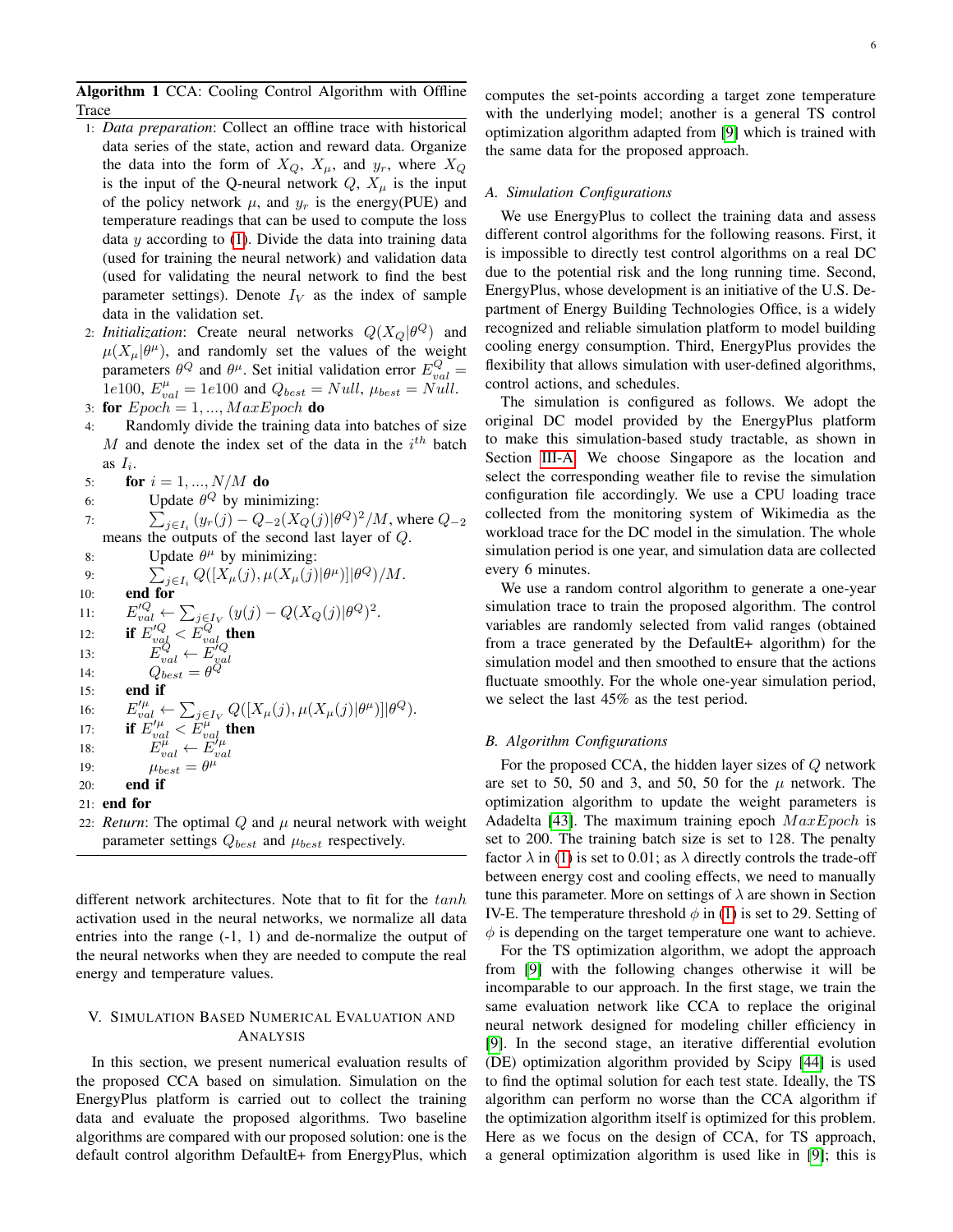<span id="page-6-1"></span>TABLE I COMPARISON OF THE PROPOSED CCA WITH THE BASELINE ALGORITHMS: DEFAULTE+ AND TS. THE RESULTS ARE BASED ON 10 TIMES OF INDEPENDENT TESTS.

|                | $DefaultE+$        | $TS \tau = 1$    | $CCA \tau = 1$   | TS $\tau = 3$    | CCA $\tau = 3$   |
|----------------|--------------------|------------------|------------------|------------------|------------------|
| <b>PUE</b>     | $1,376 + 0,000$    | $1.371 + 0.000$  | $1.333 + 0.003$  | $1,346+0.023$    | $1.307 + 0.017$  |
| $max(T_{z_1})$ | $28.617 \pm 0.000$ | $26.242 + 0.000$ | $28.910 + 0.361$ | $30.995 + 3.121$ | $30.111 + 2.759$ |
| $max(T_{z_2})$ | $28.655 \pm 0.000$ | $26.288 + 0.000$ | $29.124 + 0.353$ | $30.291 + 3.307$ | $33.250 + 0.005$ |

reasonable as in the real case designing a special optimization algorithm is not an easy task.

For the proposed CCA and the TS optimization algorithms, the optimal control settings generated by these two algorithms are tested by simulation on the EnergyPlus platform. That is, for each state at the testing phase, we use the settings provided by the CCA or the TS algorithm and then record the resulting state changes and rewards for performance evaluation.

# *C. Comparing CCA to Baseline Algorithms*

In this section, we present the simulation results of the average PUE and maximum outlet temperature (during the test period), obtained by using DefaultE+, TS, and CCA algorithms. Based on these results we further compare and evaluate the underlying control algorithms.

Table [I](#page-6-1) shows the first and second-order statistics of the PUE and maximum outlet temperature in 10 independent runs with different  $\tau$  settings for TS and CCA. For better examining these results, we also plot the data distribution in Fig. [4.](#page-6-2) We can observe the following:

- The proposed CCA algorithm with  $\tau = 1$  achieves the best control results, by reducing the PUE from 1.37 to 1.33, which is 11% cooling power saving, while maintaining the temperature of both zones under or nearby the pre-defined threshold 29. This shows that the actor network can indeed attain optimal or close-to-optimal control settings.
- The TS algorithm with the general optimization algorithm shows unstable performance. To improve its performance, a specialized optimization procedure will be necessary. Being compared to the TS approach, the proposed CCA is an end-to-end solution. CCA can directly output the control setting with the pre-trained policy network, which can be carefully tuned and tested in an offline manner; while for the case of TS, an online optimization algorithm has to be used, which poses higher computation cost and accuracy problem in real time.
- The recurrent version of CCA with  $\tau = 3$  has unstable results. This is reasonable as recurrent decision making can be beneficial if the data are noisy; however, as a simulated case is studied here, the data generated are free of noise. In Section [VI](#page-7-0) we show how recurrent decision making can be useful in a case with real data collected from a physical DC.

We bring an example of the PUE and temperature traces (during the test period) obtained from our simulation in Fig. [5.](#page-6-3) We can point out that the PUE curve of CCA is lower than that of DefaultE+ and TS while achieving higher but still satisfying temperature curves in both zones. Note that at the



<span id="page-6-2"></span>Fig. 4. Distribution of PUE and maximum outlet temperature  $T_{z_1}$  and  $T_{z_2}$ over the test period achieved by different control algorithms, respectively. The results are based on 10 independent tests. The orange line in each box is the median, and the green triangle is the mean value.



<span id="page-6-3"></span>Fig. 5. Simulation example comparison of DefaultE+, TS and CCA. (a) PUE; (b)  $T_{z_1}$ ; and (c)  $T_{z_2}$ . All temperatures are in <sup>o</sup>C.

beginning of the test period, the temperature of the DC zone has a fast drop for TS, due to transient from the DefaultE+ algorithm to the learning algorithm (the DefaultE+ algorithm provides the settings before the test period).

#### <span id="page-6-0"></span>*D. Neural Network Design Study*

In this subsection, we study different designs of the neural network and compare their performances. We compare our network design with three other different implementations: 1) TargetNet: with the target network of DDPG, which is used to avoid fast changing of the  $Q$  network to stabilize the training;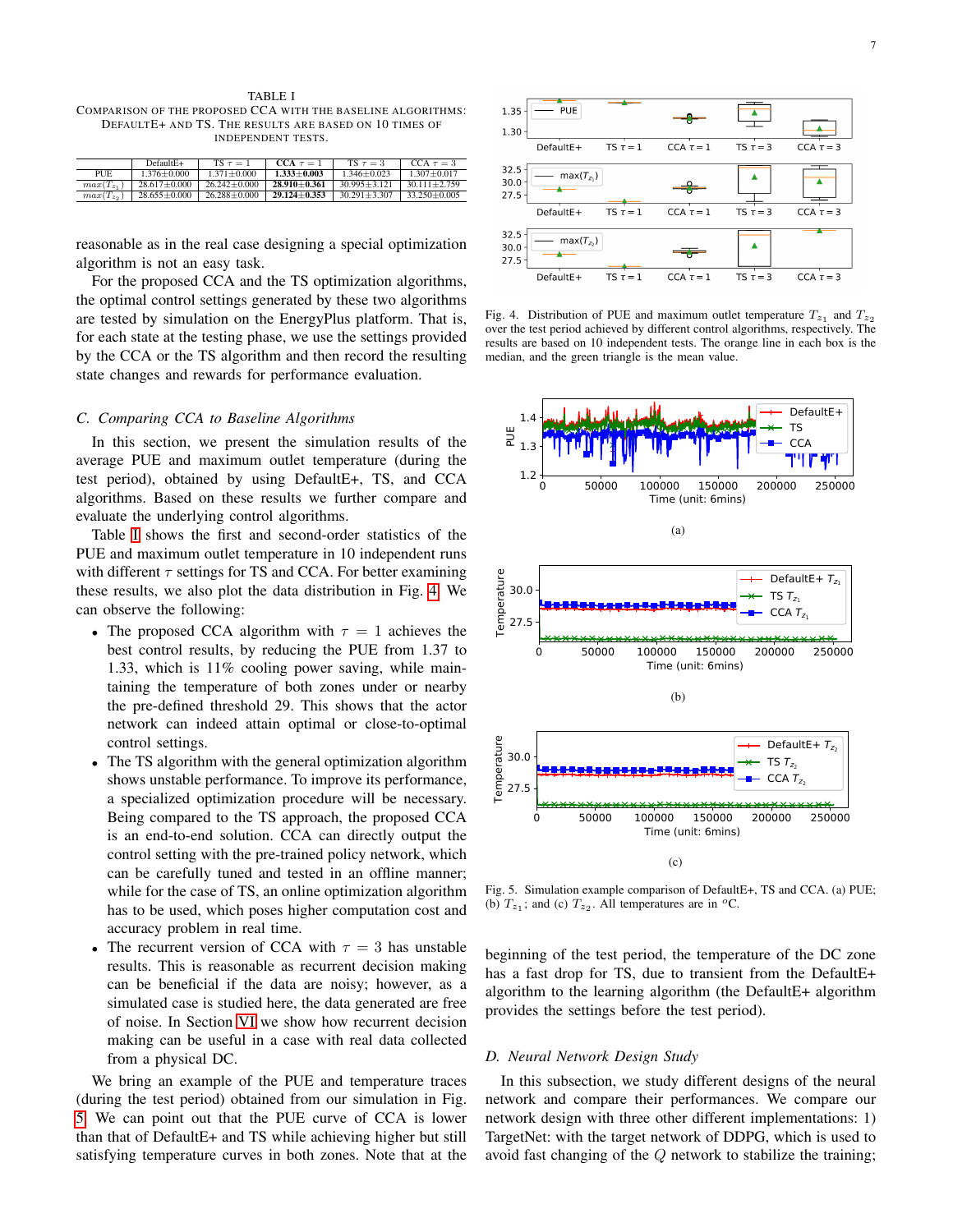<span id="page-7-1"></span>TABLE II COMPARING DIFFERENT NEURAL NETWORK IMPLEMENTATIONS: TARGETNET, RELUNET, LSTMNET WITH THE ORIGINAL CCA DESIGN. ALL TEMPERATURES ARE IN  ${}^oC$ .

|            | CCA <sub>1</sub>                           | TargetNet                 | ReluNet               | LstmNet               |
|------------|--------------------------------------------|---------------------------|-----------------------|-----------------------|
| <b>PUE</b> | $1.333e+00+3.371e-03$                      | $1.338e+00+1.301e-03$     | $1.326e+00+2.128e-07$ | $1.343e+00+2.305e-02$ |
|            | $max(T_{z_1})$   2.891e+01 $\pm$ 3.614e-01 | $2.850e+01+1.281e-01$     | $2.949e+01+7.958e-14$ | $2.874e+01+2.186e+00$ |
|            | $max(T_{z_2})$   2.912e+01±3.525e-01       | $2.867e+01 \pm 1.208e-01$ | $2.951e+01+1.709e-09$ | $2.864e+01+2.640e+00$ |

2) ReluNet: a four-relu-layer based Q network (1024-512-256- 3) similar to [\[45\]](#page-10-21) to test whether relu activation can work or not; 3) LstmNet: with a LSTM layer to process the recent history trace. As we use the recent states and actions in the last  $\tau$  steps as the input to the Q network, we can use an LSTM layer to process it first as LSTM is a recurrent neural network which is suitable for dealing with sequential data. The LSTM layer outputs its hidden units which are then fed into a normal Q network as described in Section [IV-D.](#page-4-2) We test these different designs with  $\tau$  set to 1; for LstmNet, we show the results with  $\tau$  set to 3.

Test results of these different designs are shown in Table [II.](#page-7-1) Comparing to the original CCA, Table [II](#page-7-1) shows that these different architectures achieve very similar results. With TargetNet, the results are almost the same to the original design, which is reasonable as we use a long offline trace to train the Q network in each training episode, which can lead to a very stable learning process. With relu layers, we achieve similar results but slightly higher temperature reading with lower PUE; with LSTM layer added, we achieve a slightly lower temperature but higher PUE. Given sufficient hyperparameter tuning, these designs may also achieve satisfying performance. In this simulation case, as adding larger size relu layers and LSTM layers can slow down the training speed, we adopt the simpler design illustrated in Fig. [3.](#page-4-1)

#### *E. Hyper-Parameter Setting Study*

Despite network architecture studied above, the hyperparameter setting is also a critical issue in applying DRL algorithm to practical applications. In this subsection, we discuss how we set the hyper-parameters used in our algorithm, such that it may shed some light on similar applications. A key hyper-parameter is the learning rate. In our approach, we choose to use Adadelta as the training optimization algorithm, which does not oblige us to set the learning rate manually. In our case, Adadelta works great, yet it may not work on other problems. When the learning rate needs to be set manually, we recommend trying from a small value like 1e-5. Another key hyper-parameter is the initialization range of the weight of the neural networks. We use zero mean and 0.01 as the standard deviation to generate the random weights. Smaller initialization range tends to result in a more stable training process.

A critical hyper-parameter that related to the loss function in CCA is the penalty factor  $\lambda$  in [\(1\)](#page-4-0). In our experiments, we found that it needs to be manually tuned to see a satisfying trade-off between energy and temperature. In Fig. [6](#page-7-2) we show when we change  $\lambda$  from 0.0 to 0.04, how PUE and the maximum outlet temperature of each zone changes accordingly. We notice that a proper setting of  $\lambda$  will be distinct from problem



Fig. 6. Testing different settings for  $\lambda$  from 0.0 to 0.04.

<span id="page-7-2"></span>

<span id="page-7-3"></span>Fig. 7. 3-D model of the target system in NSCC. There are 26 racks, which are cooled by the PCUs. The cold air supplied by the PCUs first goes through the raised floor to the cold aisle, and then cools the racks before returning to the PCUs.

to problem. For example, in the next section, we will show the result of a different test case, in which the best  $\lambda$  setting is different from this simulation case.

# VI. TESTS ON REAL DATA TRACE FROM NSCC

<span id="page-7-0"></span>To further investigate the proposed algorithm, we test the proposed CCA on a data trace collected from the National Super Computing Centre (NSCC) of Singapore and show its performance on optimizing the energy cost while satisfying the cooling requirements (rack intake temperature).

We are focused on the optimization of the air cooling system for the computing nodes in NSCC. The 3-D model of the research target is illustrated in Fig. [7.](#page-7-3) There are 26 racks in the target system. Three precision cooling units (PCUs) supply cold air for these racks. The PCUs supply cold air at about 20 degrees. Cold air enters the cold aisle and then goes through the racks and at last returns back to the PCUs. There are other cooling facilities installed: for racks 1-20, an additional warm water cooling system is used to cool the CPU/GPU and memory chips; for racks 21-26, an additional rear-door cooling system is used. The warm water cooling system and the reardoor cooling system will not be studied here thus we omit further details.

We try to optimize the total supply flow rate of the target PCUs shown in Fig. [7,](#page-7-3) aiming to minimize their power consumption while maintaining the average intake temperature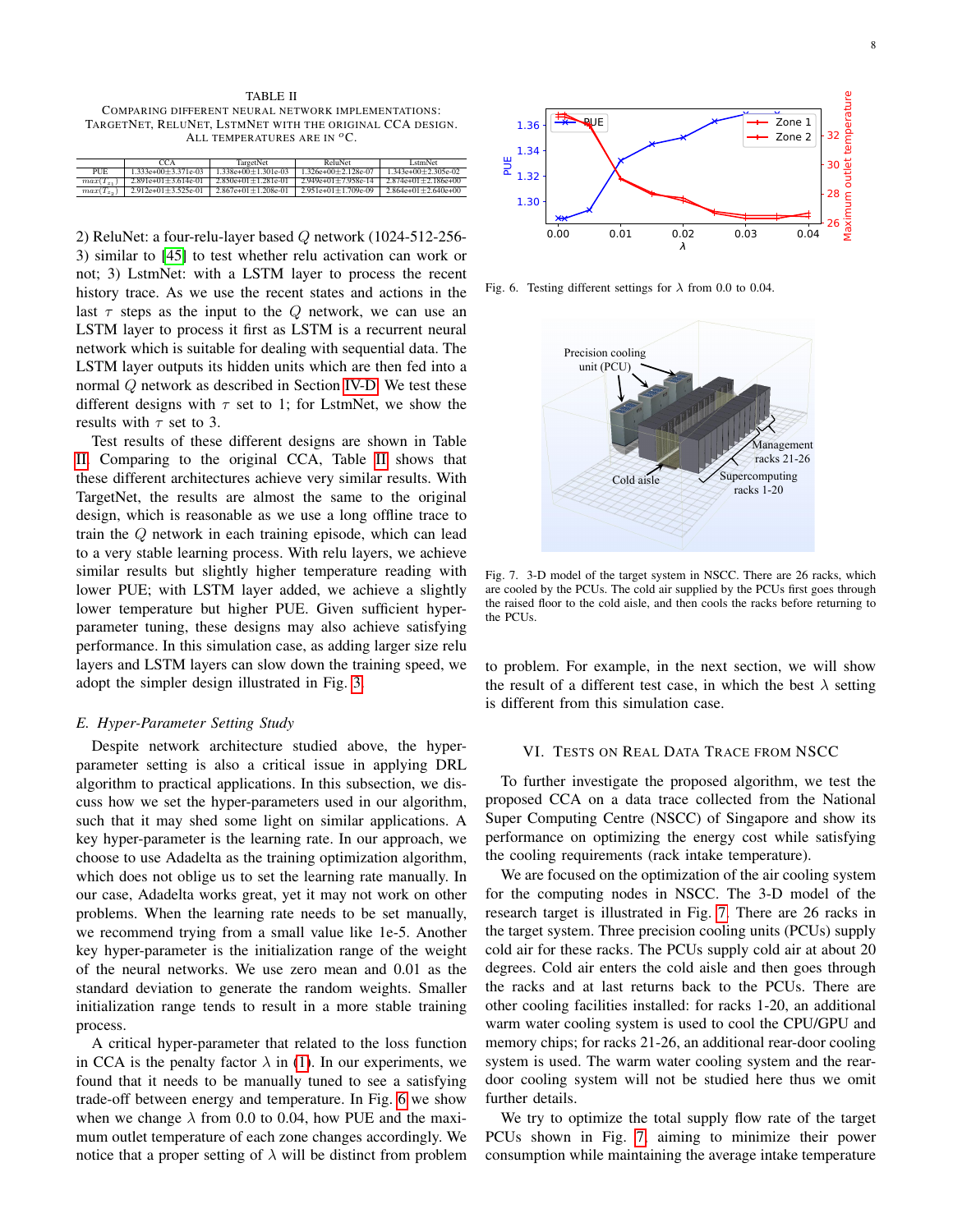

Fig. 8. Testing different  $\tau$  settings from 1 to 10 for the NSCC data trace. Results show that with  $\tau=4$ , the best Q learning quality can be achieved with the lowest MAE around 0.094 for the temperature prediction.



Fig. 9. Comparing the estimated temperature curve with and without DUE. We can observe that with DUE, although the prediction error is increased, the cases when the network underestimates the temperature are largely resolved.

of the racks (measurement point at the height of the 36U of each rack).

To apply the proposed algorithm, we collect the related data for the optimization goal, as shown in Table [III.](#page-8-0) Note that several measurements of the warm water cooling system and rear-door cooling system are also used. Our experiments show that including these reading can increase the approximation accuracy of the Q-network. We collected these data entries for every 3 minutes from March 1 to 15 of 2017. For these data, we use the first 85% as the training data and the last 15% as the test data. With the above data, we utilize the proposed algorithm to train the  $Q$  and  $\mu$  network. In this case, as the power consumption can be directly computed by the fan law from the airflow rate, we will only rely on the Q to approximate the inlet temperature which we use as the thermal indicator.

Experimental results demonstrate that the proposed algorithm works well as expected. First, the results show that the normalized mean absolute error (MAE) of the Q network is smaller than 0.1 degrees, as shown in Fig. [8.](#page-8-1) This proves that the network can successfully capture the system dynamics. Fig. [8](#page-8-1) also shows that when dealing with real data with noise, recurrent decision making is better as we found that when setting  $\tau = 4$  we can get the best temperature estimation results. Even though MAE lower than 0.1 degree seems great, it can underestimate the temperature as the regression process will try to fit more on most of the data falling in the middle of the



<span id="page-8-3"></span><span id="page-8-1"></span>Fig. 10. Testing different  $\lambda$  settings for the NSCC case. Energy saving decreases when  $\lambda$  increases, at the same time the maximum temperature decreases.

<span id="page-8-0"></span>TABLE III THE DATA ENTRIES AND THEIR USAGE IN OPTIMIZATION OF THE AIRFLOW RATE OF THE TARGET PCUS.

| State. | P1: total power consumption of racks 1-26;                            |  |  |  |
|--------|-----------------------------------------------------------------------|--|--|--|
|        | P2: total power consumption of the other racks;                       |  |  |  |
|        | P3: total heat load recorded in warm water cooling system;            |  |  |  |
|        | F1: water flow rate; T1: water flow supply temperature;               |  |  |  |
|        | F2: air flow rate of other PCUs;                                      |  |  |  |
|        | T2: average supply temperature of other PCUs;                         |  |  |  |
|        | F3: rear door cooling distribution units chilled water flow rate; and |  |  |  |
|        | T3: the average supply temperature of the target PCUs.                |  |  |  |
| Action | F4: the airflow supply rate of the target PCUs                        |  |  |  |
| Reward | P4: power consumption of the target PCUs; and                         |  |  |  |
|        | T4: average rack intake temperature.                                  |  |  |  |

<span id="page-8-2"></span>distribution. This may lead to over-optimistic energy saving estimation. As we cannot directly apply the CCA algorithm to a real DC, it is important that we can generate some convincing theoretical results first without underestimation. To solve this problem, we change the validation strategy in Algorithm [1](#page-5-0) and apply a special de-underestimation (DUE) validation method, which works in the following manner. In line 11 of CCA, when computing the validation error, we replace the original square error into a function which only considers the underestimation error, as shown below:

$$
E_{val}^{\prime Q} \leftarrow \sum_{j \in I_V} max(y(j) - Q(X_Q(j)|\theta^Q, 0). \tag{1}
$$

With such DUE validation method, we can reduce the underestimation cases, as shown in Fig. [9.](#page-8-2)

Second, we study how much energy saving we can achieve when using different penalty parameter  $\lambda$  (used in the objective function [\(1\)](#page-4-0)), as shown in Fig. [10.](#page-8-3) In Fig. [11](#page-9-23) we also show how the control actions and predicted temperature change with different  $\lambda$ . From Fig. [10](#page-8-3) we can see that with DUE, we can achieve energy saving 15% easily if we set the temperature threshold larger than 26.6 degrees. If we want a lower maximum temperature such as 26.4, we can still save about 10%. When we set the target maximum temperature lower than 26.2, we will have to use more cooling power than the actual setting adopted.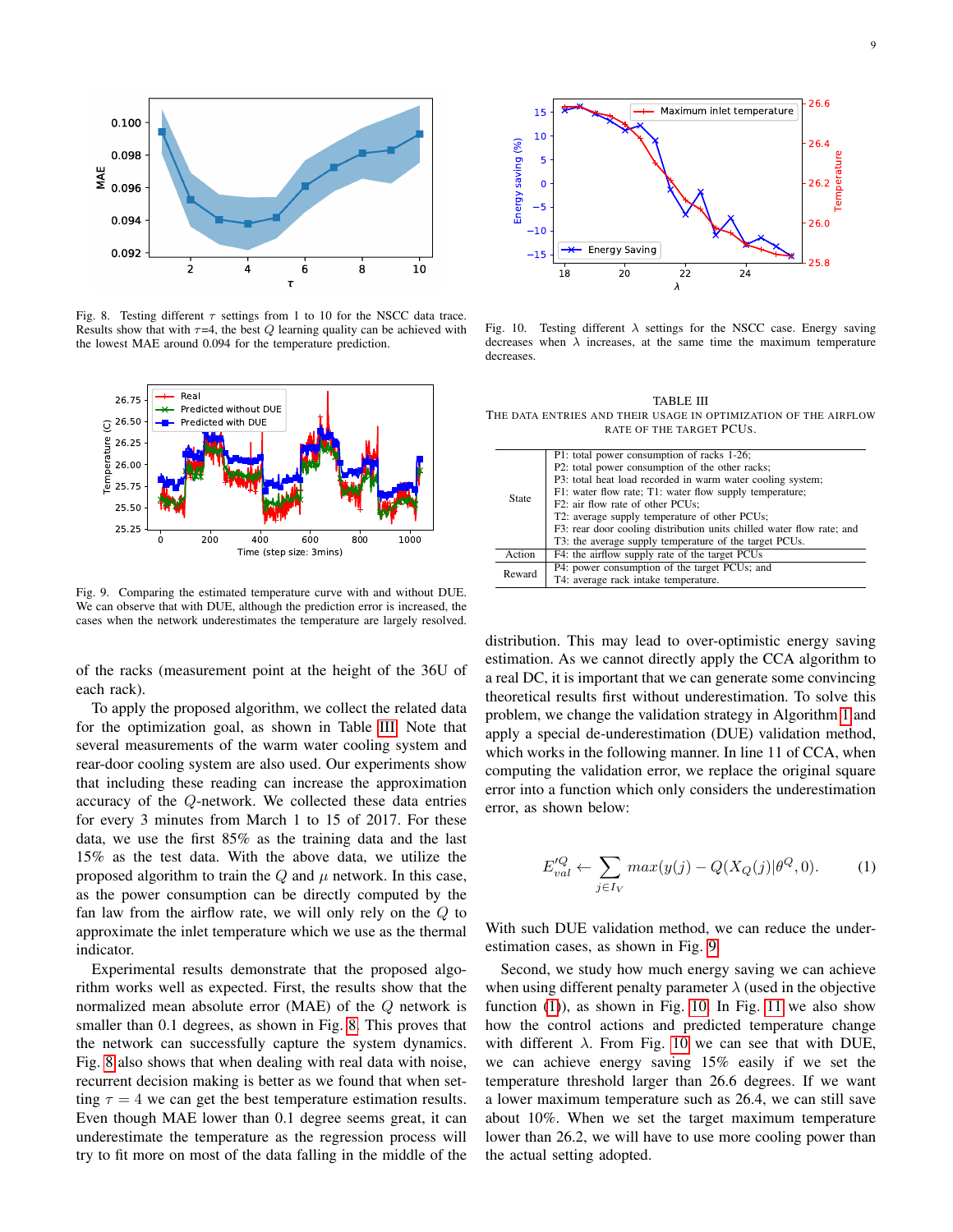



<span id="page-9-23"></span>Fig. 11. Test results on the NSCC data trace when  $\lambda$  changed from 18 to 26: (a) control setting (airflow rate) predicted by the proposed algorithm; (b) the correspondingly predicted rack temperature. Darker color curves are with smaller  $\lambda$  settings, and the black curve (with "+" marker) is the real data trace collected in the test period.

# VII. CONCLUSION

DC powers the modern society as the infrastructure for information storage, processing, and dissemination. At the same time, DC consumes a formidable amount of electricity, among which a significant portion is used in cooling. To develop an optimal control policy for the complex cooling system for a DC is a complex task. We propose and verify an end-to-end DRL approach CCA for the control optimization of the cooling system of a DC. Compared to the existed TS optimization method, the proposed CCA can directly optimize a policy network based on the observed historical data, while the policy can output the optimized control settings for any given state. Adapted from DDPG and the actor-critic framework, our algorithm is a batch off-policy algorithm, with which we tested various algorithm settings to examine performance thoroughly.

We evaluate the proposed algorithm on the simulation platform EnergyPlus and a trace collected from a real DC. The simulation results show that our method can maintain the DC temperature within the predefined threshold while achieving lower PUE, and save about 11% cooling energy compared to a baseline approach with manually designed control settings. Our results on the real trace show that we can achieve high evaluation accuracy and the predicted control setting can reduce the cooling cost around 15% while maintaining the rack intake temperature under a predefined threshold. The results prove that our algorithm can successfully learn the system dynamics from the monitoring data and can contribute to improving the cooling efficiency.

## **REFERENCES**

<span id="page-9-0"></span>[1] "Cisco Global Cloud Index: Forecast and Methodology, 2014-2019," [http://www.cisco.com/c/en/us/solutions/collateral/service-provider/](http://www.cisco.com/c/en/us/solutions/collateral/service-provider/global-cloud-index-gci/Cloud_Index_White_Paper.html)

[global-cloud-index-gci/Cloud](http://www.cisco.com/c/en/us/solutions/collateral/service-provider/global-cloud-index-gci/Cloud_Index_White_Paper.html) Index White Paper.html, accessed: 2015-07-01.

- <span id="page-9-1"></span>[2] "America's data centers consuming and wasting growing amounts of energy," [http://www.nrdc.org/energy/data-center-efficiency-assessment.](http://www.nrdc.org/energy/data-center-efficiency-assessment.asp) [asp,](http://www.nrdc.org/energy/data-center-efficiency-assessment.asp) accessed: 2015-07-01.
- <span id="page-9-2"></span>[3] J. Ni and X. Bai, "A review of air conditioning energy performance in data centers," *Renewable and sustainable energy reviews*, vol. 67, pp. 625–640, 2017.
- <span id="page-9-3"></span>[4] J. Sun and A. Reddy, "Optimal control of building HVAC systems using complete simulation-based sequential quadratic programming (CSB-SQP)," *Building and environment*, vol. 40, no. 5, pp. 657–669, 2005.
- <span id="page-9-18"></span>[5] B. Ahn and J. Mitchell, "Optimal control development for chilled water plants using a quadratic representation," *Energy and Buildings*, vol. 33, no. 4, pp. 371–378, 2001.
- <span id="page-9-19"></span>[6] L. Lu, W. Cai, L. Xie, S. Li, and Y. C. Soh, "HVAC system optimizationin-building section," *Energy and Buildings*, vol. 37, no. 1, pp. 11–22, 2005.
- <span id="page-9-20"></span>[7] Y.-C. Chang, "A novel energy conservation methodoptimal chiller loading," *Electric Power Systems Research*, vol. 69, no. 2, pp. 221–226, 2004.
- <span id="page-9-4"></span>[8] Z. Ma and S. Wang, "An optimal control strategy for complex building central chilled water systems for practical and real-time applications,' *Building and Environment*, vol. 44, no. 6, pp. 1188–1198, 2009.
- <span id="page-9-5"></span>[9] T. Chow, G. Zhang, Z. Lin, and C. Song, "Global optimization of absorption chiller system by genetic algorithm and neural network," *Energy and buildings*, vol. 34, no. 1, pp. 103–109, 2002.
- <span id="page-9-6"></span>[10] R. S. Sutton and A. G. Barto, *Reinforcement learning: An introduction*. MIT press Cambridge, 1998, vol. 1, no. 1.
- <span id="page-9-7"></span>[11] A. G. Barto, R. S. Sutton, and C. W. Anderson, "Neuronlike adaptive elements that can solve difficult learning control problems," *IEEE transactions on systems, man, and cybernetics*, no. 5, pp. 834–846, 1983.
- <span id="page-9-8"></span>[12] V. Mnih, K. Kavukcuoglu, D. Silver, A. Graves, I. Antonoglou, D. Wierstra, and M. Riedmiller, "Playing atari with deep reinforcement learning," *arXiv preprint arXiv:1312.5602*, 2013.
- <span id="page-9-9"></span>[13] T. P. Lillicrap, J. J. Hunt, A. Pritzel, N. Heess, T. Erez, Y. Tassa, D. Silver, and D. Wierstra, "Continuous control with deep reinforcement learning," *arXiv preprint arXiv:1509.02971*, 2015.
- <span id="page-9-10"></span>[14] "DeepMind AI reduces Google data centre cool-<br>ing bill by  $40\%$ " bttps://deepmind.com/blog/ ing bill by 40%," [https://deepmind.com/blog/](https://deepmind.com/blog/deepmind-ai-reduces-google-data-centre-cooling-bill-40/) [deepmind-ai-reduces-google-data-centre-cooling-bill-40/,](https://deepmind.com/blog/deepmind-ai-reduces-google-data-centre-cooling-bill-40/) accessed: 2017-03-01.
- <span id="page-9-11"></span>[15] M. Dayarathna, Y. Wen, and R. Fan, "Data center energy consumption modeling: A survey," *IEEE Communications Surveys & Tutorials*, vol. 18, no. 1, pp. 732–794, 2016.
- <span id="page-9-12"></span>[16] W. Zhang, Y. Wen, Y. W. Wong, K. C. Toh, and C.-H. Chen, "Towards joint optimization over "ict" and cooling systems in data centre: A survey," *IEEE Communications Surveys & Tutorials*, vol. 18, no. 3, pp. 1596–1616, 2016.
- <span id="page-9-13"></span>[17] W. Xia, Y. Wen, K.-C. Toh, and Y.-W. Wong, "Toward green data centers as an interruptible load for grid stabilization in Singapore," *IEEE Communications Magazine*, vol. 53, no. 11, pp. 192–198, 2015.
- <span id="page-9-14"></span>[18] Y. Li, H. Hu, Y. Wen, and J. Zhang, "Learning-based power prediction for data centre operations via deep neural networks," in *Proceedings of the 5th International Workshop on Energy Efficient Data Centres*, no. 6. ACM, 2016.
- <span id="page-9-15"></span>[19] J. Yin, P. Sun, Y. Wen, H. Gong, M. Liu, X. Li, H. You, J. Gao, and C. Lin, "Cloud3dview: an interactive tool for cloud data center operations," in *ACM SIGCOMM Computer Communication Review*, vol. 43, no. 4. ACM, 2013, pp. 499–500.
- <span id="page-9-16"></span>[20] I. Grondman, L. Busoniu, G. A. Lopes, and R. Babuska, "A survey of actor-critic reinforcement learning: Standard and natural policy gradients," *IEEE Transactions on Systems, Man, and Cybernetics, Part C (Applications and Reviews)*, vol. 42, no. 6, pp. 1291–1307, 2012.
- <span id="page-9-17"></span>[21] D. B. Crawley, L. K. Lawrie, F. C. Winkelmann, W. F. Buhl, Y. J. Huang, C. O. Pedersen, R. K. Strand, R. J. Liesen, D. E. Fisher, M. J. Witte *et al.*, "Energyplus: creating a new-generation building energy simulation program," *Energy and buildings*, vol. 33, no. 4, pp. 319–331, 2001.
- <span id="page-9-21"></span>[22] K. Fouladi, A. P. Wemhoff, L. Silva-Llanca, K. Abbasi, and A. Ortega, "Optimization of data center cooling efficiency using reduced order flow modeling within a flow network modeling approach," *Applied Thermal Engineering*, vol. 124, pp. 929–939, 2017.
- <span id="page-9-22"></span>[23] U. Singh, H. G. Bhagwat, A. Varghese, A. K. Singh, R. Jayaprakash, A. Sivasubramaniam *et al.*, "System and method for facilitating optimization of cooling efficiency of a data center," Jun. 5 2018, uS Patent 9,990,013.